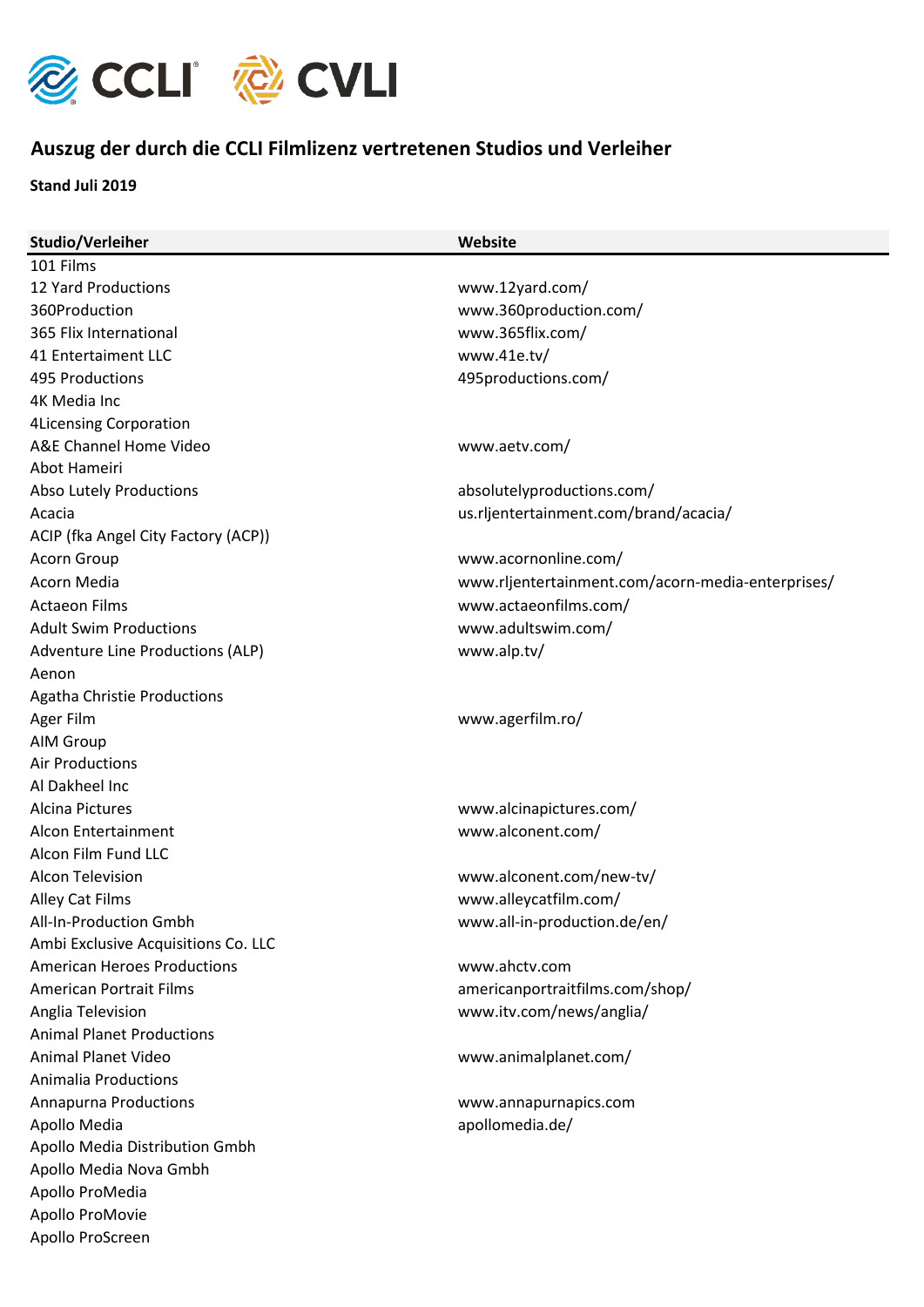Apollo Screen ApolloMovie Arbitrage Archery Pictures Limited Arclight Films International www.arclightfilms.com ArenaFilm Arenico Productions Argonon International Athena Atlantic 2000 August Entertainment Avalon Distribution Ltd Avalon Television avalontelevision.com/ Awesomeness Distribution B & B Company Bandai Namco Arts Inc Washington and Warehouse www.bandaivisual.co.jp Banijay Finland Banijay France (fka Zodiak Media France) Banijay Group (fka Zodiak Media SA) Banijay Productions Banijay Rights Ltd. (fka Banijay Int'l & Zodiak Rights) Banijay Studios Bauer Martinez Studios BBC Worldwide Ltd. www.bbcworldwide.com/ BBL Distribution BBP Music Publishing c/o Black Bear Pictures www.blackbearpictures.com Beacon Beacon Communications www.beaconpictures.com/ Berlin Animation Film Best Film and Video www.bestfilmandvideo.com/ Best of Me Productions Beyond Entertainment Limited www.beyond.com.au Big Fish Films NI bigfishfilms.co.uk/ Big Idea Entertainment veggietales.com/ Big Talk Productions www.bigtalkproductions.com Billy Graham Evangelistic Ass. / World Wide Pictures www.billygraham.org/ Bio Channel Productions www.thebiographychannel.co.uk/home.html BKN International www.bknkids.com Blacklisted Films Blakeway Productions www.blakeway.co.uk/ Blu Blue Marlin Television Ltd BMG Audiovisual Productions BMG Rights Management www.bmg.com/us/ Bob's Your Uncle Bold Films LP boldfilms.com/ Boomerang Boundless Productions boundlessproductions.tv/ Brad Lachman Productions www.bradlachmanprods.com/ Brainpool BriteSpark Films britesparkfilms.com/ British and Foreign Bible Society www.biblesociety.org.uk/ British Broadcasting Corporation (BBC) Brook Lapping Productions www.brooklapping.com/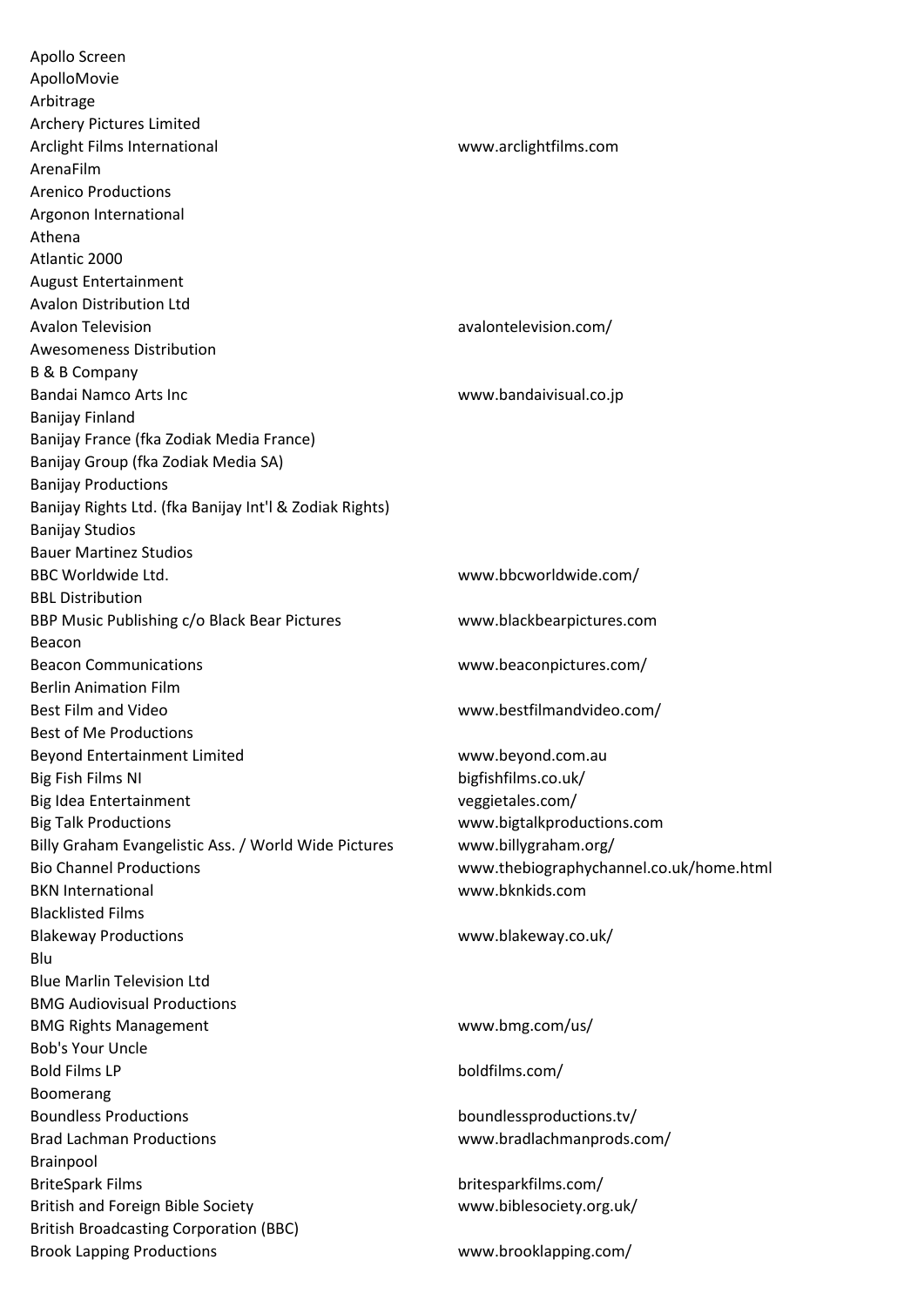Buena Vista Pictures disney.wikia.com/wiki/Buena\_Vista\_Distribution Bullseye Bunim Murray Bwark C3 Entertainment www.c3entertainment.com/ Candlelight Media candlelight Media candlelightmedia.com/ Cannon Pictures Carey Films Ltd www.careyfilms.com/ Carlton Film and Television Carlton International Media Carsey Werner Company www.carseywerner.com/ Cartoon Network www.cartoonnetwork.com/ Castle Rock Entertainment Cats on the Roof CDR Communications www.cdrcommunications.com/ Celestial Filmed Entertainment Central Park Media Chapter 2 www.chapter2.fr Chicken Soup for the Soul Entertainment Christian Television Association www.cta.uk.com/ Ciby DA Cinedigm www.cinedigm.com Cinematheque Collection Clayton Productions Clearstory Ltd Clover Spy LLC Clubdeal www.clubdealfilms.com/ CMT Network www.cmt.com/ CNN www.cnn.com Coccinelle Film www.coccinellefilm.com Colin Buchanan Columbia Pictures www.sonypictures.com/ Constantin Film Verleih & Television Contender Entertainment www.entertainmentone.co.uk/ Content Mint Pty Ltd contentmint.com.au/ Content Partners Fund 3 SPV Cooking Channel Productions Cosgrove Hall Films www.chfentertainment.com/ Crawford McCann Ltd Creation Films www.c3entertainment.com/distribution/creation-films/ Crime & Investigation Channel www.crimeandinvestigation.co.uk/home.html Crime + Investigation Productions Cross Wind Productions www.crosswindproductions.org/ Crown Entertainment www.crownvideo.com/CVLI\_Licensed\_titles-Comedy.htm Crystal Image Cuarzo Cypress Entertainment Group - Spyglass D Christiano Films www.christianbook.com/ Damerei Dangerous Daro Film Distribution www.daro-films.mc/ David Stanley Enterprises Inc Davis Films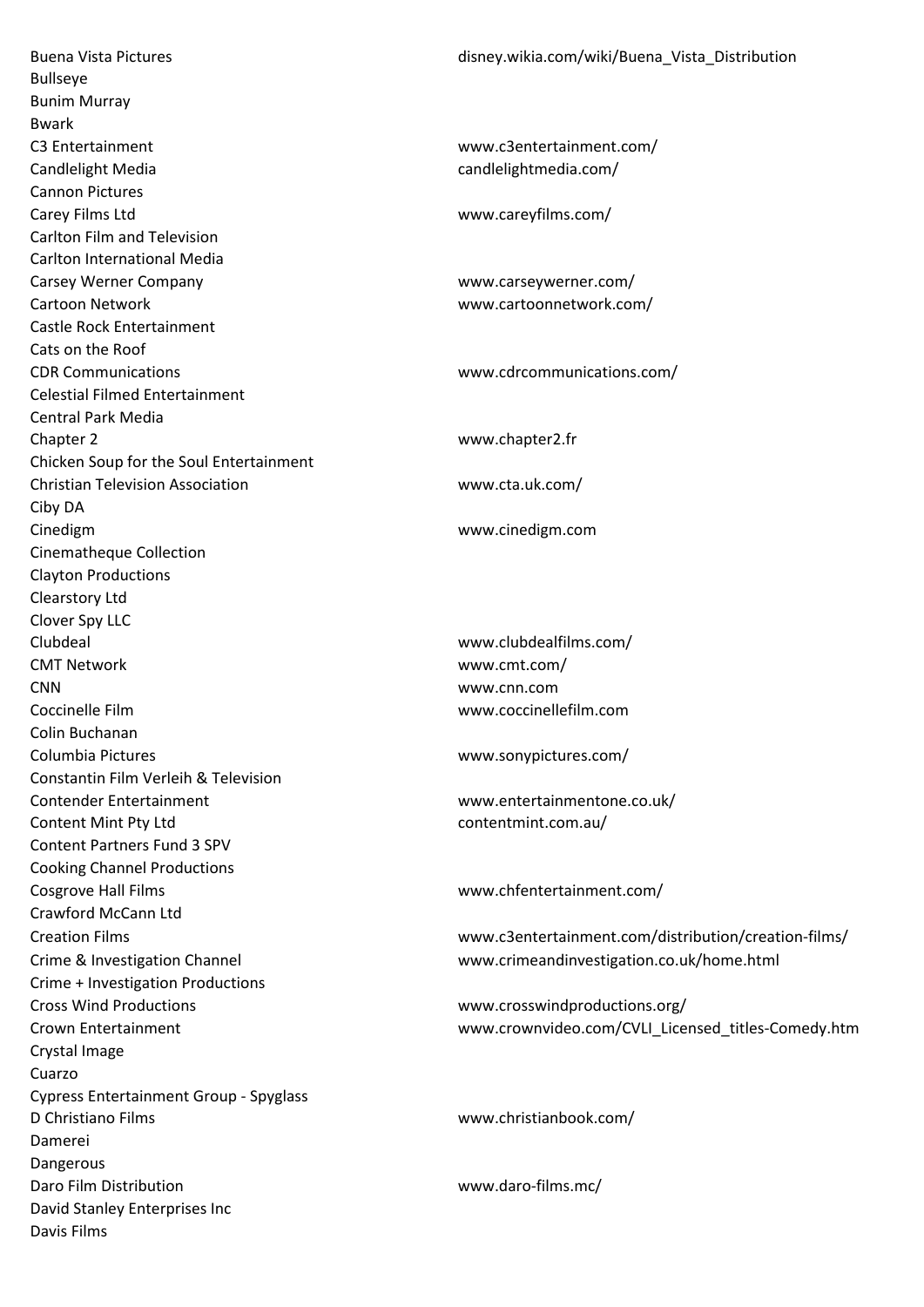DBM Films www.dbmfilm.com/ DC Comics www.dccomics.com/ DC Films DCD Rights www.dcdrights.com/ Deadpan Pictures Dico Filme LLC Digital Lifestyle Studios Discovery Channel Video dsc.discovery.com/ Discovery Communications Inc corporate.discovery.com/ Distribution Workshop www.facebook.com/DistributionWorkshopDWS/ DIY Network Productions DLO D'Ocon www.docon.eu/ Dreamworks Animation SKG www.dreamworksanimation.com/ Dreamworks Classics (f/k/a Classic Media) www.classicmedia.tv/ Dreamworks Pictures (Releases 2011 to present) www.dreamworksstudios.com/ Dreamworks Pictures (Releases prior to 2011) www.dreamworksstudios.com/ Dreyfuss/James Productions Drive Media Rights Ltd East West Documentaries Ltd Eccho Rights AB Ecosse Films www.ecossefilms.com Educational Broadcasting Corporation Elle Driver Emperor Motion Picture Limited www.emp.hk/ Emporium Productions emporiumproductions.co.uk/ Endgame Entertainment www.endgameent.com Endor Productions Entertainment Asset Holdings EO International www.eo.nl/home/ ERF Christian Radio & Television www.cevma.com/ Eric Velu Productions Euston Films Evra Media Solutions (fka Opus Distribution) Exclusive Media Distribution Expectation Entertainment Fabrik Entertainment Family Entertainment Library Fidelite Films SAS (ex. FRA) Fifth year Productions **fifth year Productions** fifth year productions.com/ Film and Music Entertainment www.fame.uk.com Film Bridge International www.filmbridgeinternational.com/ Film Finances Inc Filmmates Entertainment www.filmmates.net/home.asp Films Around the World www.filmsaroundtheworld.com/ Films De L'Orient Films of Record Ltd www.filmsofrecord.com/ Fine Line Features Five Star Productions www.fivestarent.com/ Flame Television avalontelevision.com/ Flashpoint Flicker Productions www.flickerproductions.tv/ Flying Bark Productions www.flyingbark.com.au

Diverse Productions diverseproductions.org/cgi-sys/suspendedpage.cgi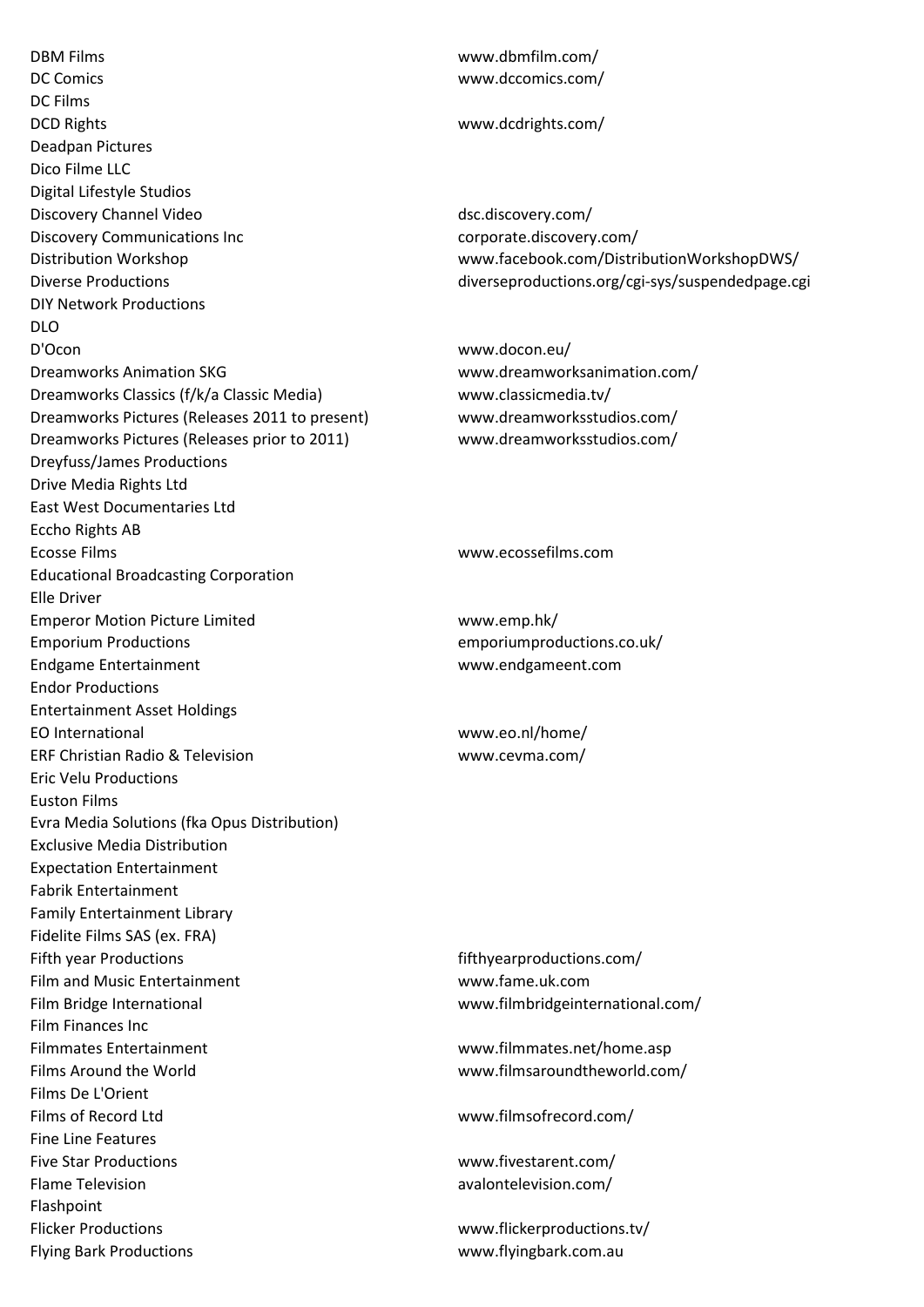Focus Features www.focusfeatures.com/ Fontaram Food Network Productions Fortune Star Media Ltd www.fortunestarentertainment.com/ Fox - Walden www.walden.com/ Fox 2000 Films www.fox.com/ Fox Look www.foxlook.com/ Fox Searchlight Pictures www.foxsearchlight.com/ Free Dolphin Entertainment freedolphinentertainment.com/ Fuji Creative Corporation www.fujicreative.co.jp/ Futurikon www.futurikon.com/ FYI Network www.fyi.tv Gaga Corporation Galloping Films www.gallopingfilms.com Gateway Films **www.visionvideo.com/** GEM Global Entertainment Magyar Gemini Films & Library Gmbh Geteve (GTV) Gobstopper Productions Ltd Gold Circle Films www.goldcirclefilms.com Golden Books Entertainment Golden Network Asia Golden Network Overseas Ltd Good Machine International Inc Grace Products/Evangelical Films www.graceproducts.com/ Granada America www.itvstudios.com/ Granada Film and Television example www.itvstudios.com/ Gravier Productions Great American Country Productions Greenestreet Films Groundswell Productions II www.groundswellfilms.com/ Gurney Productions gurneyproductions.com H20 Half Yard Productions Hammer Film Legacy Limited Handsome Productions Ltd Hanna-Barbera Hannibal Pictures Hanway Films www.hanwayfilms.com Hardheaded Films Hart Sharp Entertainment Hartswood Films www.hartswoodfilms.co.uk/ Hasbro International Hat Trick Productions www.hattrick.co.uk/ Hello Halo Productions Ltd HGTV Productions High Noon Entertainment www.highnoontv.com/ Highland Film Group highlandfilmgroup.com Hindsight Productions Ltd History Channel www.history.com/

Fremantle Media Group www.fremantlemedia.com/home.aspx

Grizzly Adams Productions www.grizzlyadams.com/public/home/index.cfm

Harvey Entertainment www.classicmedia.tv/harvey/pageload/index.html

Holding Pictures holdingpictures.com/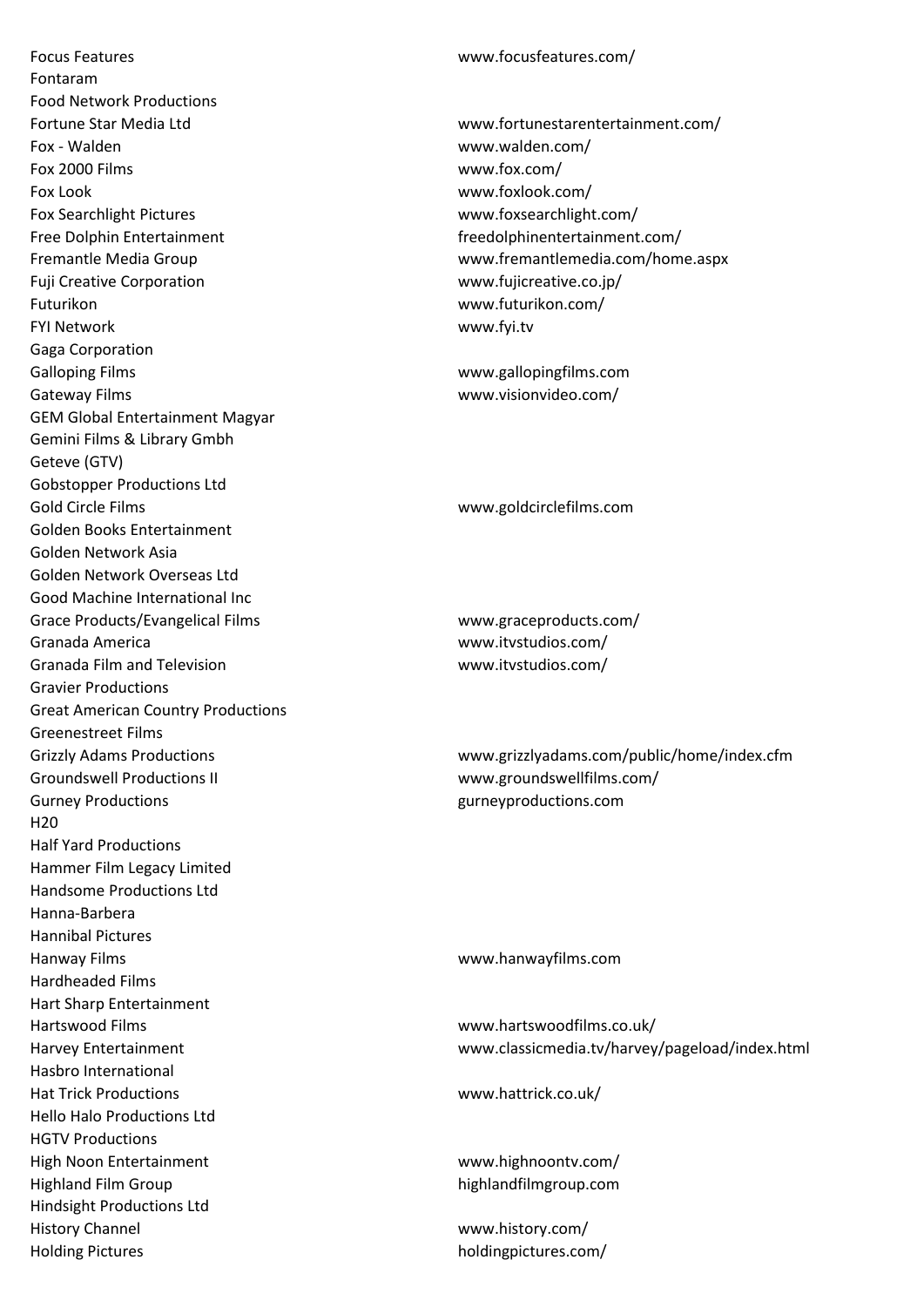Hollywood Pictures House & Moorhouse Films Hudson Street Productions (TV Land) Hurricane Films Ltd Hybrid LLC Icon Film Distribution Pty Ltd Iconix www.iconix.co.kr/ IM Global www.imglobalfilm.com Image Entertainment www.watchimage.com/ Image Madacy Entertainment www.c3entertainment.com/tag/madacy/ Imagem FTV Ltd IMPS SA Incendo Media www.incendo.ca/ Incorporated Television Company (ITC) Inspired Studios inspiredproductions.org/ Inspired Wellness Video Intermedia Film Distribution International Christian Communications (ICC) International Film Forum International Films www.internationalfilms.org/ ITEL ITV Entertainment itv-entertainment.com/ ITV Global Entertainment itvstudios.com/programmes ITV Productions ITV Studios America ITV Studios Australia www.itvstudios.com.au/ ITV Studios Drama ITV Studios Entertainment ITV Studios UK itvstudios.com/programmes ITV Wales & West IWC Jackdaw Films Limited Jackie & JJ Productions Jarowskij Jeremiah Films www.jeremiahfilms.com/ JM Shiff Productions Jonathan M Shiff Productions www.jonathan-m-shiff.com.au/ K5 International www.k5mediagroup.com Kadokawa Shoten www.kadokawa.co.jp Kalel Productions www.kalelproductions.com/ Kalon Media, Inc. www.kalonmedia.com/ Keshet International UK Keystone Pictures www.keypics.com Kidscave Entertainment Productions Ltd Kingsway Communications KM Production Korda Film Library KSM GmbH Kwai Lantern Entertainment Lantern Film and Video Last Passenger Ltd Leftfield Pictures leftfield-entertainment.com/ Leopard Drama www.leopardrama.com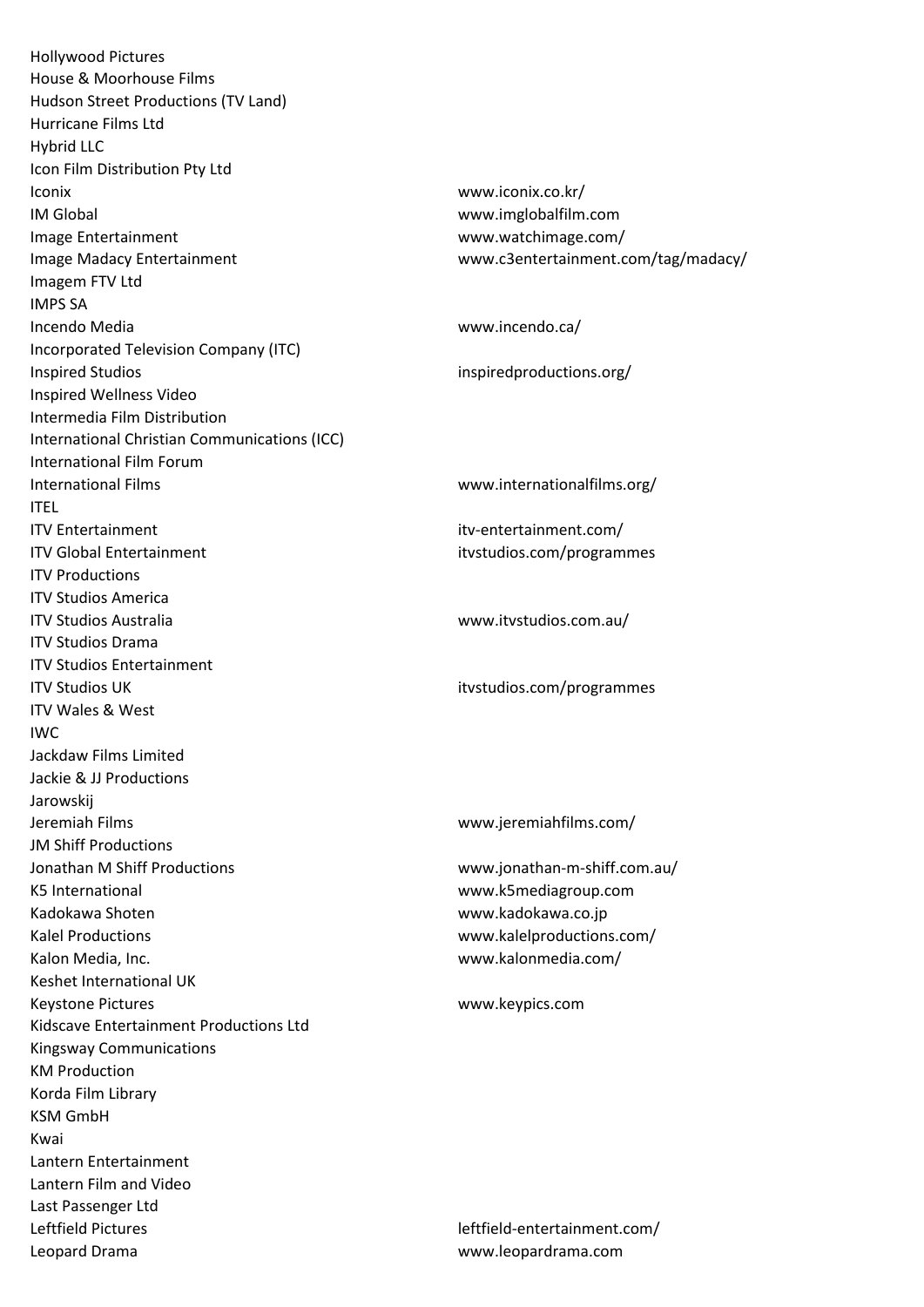Leopard Films www.leopardfilms.com/ Liberty Bell Lifetime Channel www.mylifetime.com/ Lifetime Productions Lightning Entertainment Group Linn Productions linnproductions.com/ LMN Network www.mylifetime.com/lifetime-movies Lohse Movie London Weekend Television www.itv.com/news/london/ Lookout Point Ltd Lorimar Telepictures Loud TV LPPTV LRW Productions Lucasfilm www.lucasfilm.com/ Lucky Day Productions www.luckydaytv.co.uk/ Lucky Red www.luckyred.it/ Ludia Inc. Luzardero Magnolia Spain Magnolia TV Spa (Italy) Mahoney Media Group, Inc. mahoneymedia.com/ Mammoth Screen www.mammothscreen.com Manu Propria Entertainment Mastiff Denmark (MTV Denmark) Mastiff Norway (MTV Norway) Mastiff Sweden (MTV Sweden) McDougal Films McFadzean Productions McGraw-Hill Medal of Honor Productions Media Asia International Distribution Mediabiz Consell Mediaserf Germany Meridian Television Mermalife Messenger Films www.messengerfilms.com/ Method Animation www.methodanimation.fr/ Metro-Goldwyn-Mayer (MGM) Studios www.mgm.com/ MFA Film Distribution www.mfa-film.de/ MGM Pre 1986 Titles www.mgm.com/ Middlechild Productions Ltd Military Channel Video military.discovery.com/videos/ Millennium Media Inc Miramax Films www.miramax.com/ Montecristo International Entertainment www.montecristoentertainment.com/ Mpower Pictures www.mpowerpictures.com/ MRC II Distribution Company MTV Films www.mtv.com/movies/ MTV International Inc MVM Entertainment Ltd www.mvm-films.com/

Marvel Studios thewaltdisneycompany.com/disney-companies/studioentertainment#561

Nasser Group www.nasserentertainment.com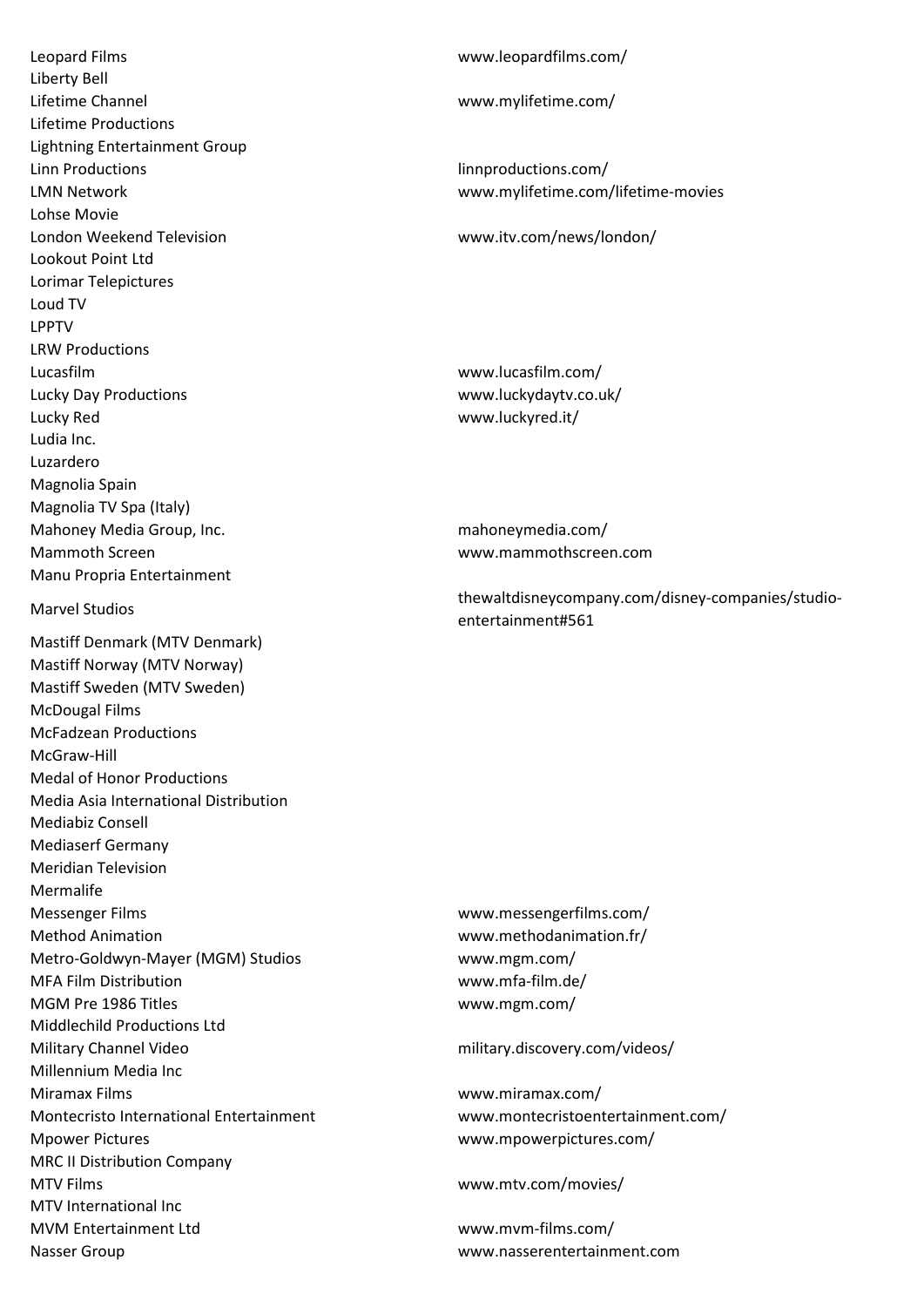| NBC/Universal Television                               | www.nbc.com/                                         |
|--------------------------------------------------------|------------------------------------------------------|
| <b>NDF International</b>                               |                                                      |
| New 38th Floor Productions                             |                                                      |
| New Beginnings Media LLC (fka Flashpoint)              |                                                      |
| New Entertainment Reasearch and Design                 |                                                      |
| New Line Cinema                                        | www.newline.com/                                     |
| New Open Door Productions Inc (Logo)                   |                                                      |
| New Pop Culture Productions Inc (VH1)                  |                                                      |
| New Remote Produtions Inc (MTV)                        |                                                      |
| Newman Street                                          |                                                      |
| <b>NHK Enterprises</b>                                 | www.nhk-ep.co.jp/en/                                 |
| Nickelodeon Movies                                     | www.nick.com/movies/                                 |
|                                                        |                                                      |
| Nippon Animation Co                                    |                                                      |
| Nippon Television Network                              | www.ntv.co.jp/english/index.html                     |
| Nonstop Group                                          | www.nonstopentertainment.com/                        |
| Nordisk Group (Denmark, Norway, Sweden)                |                                                      |
| <b>NSP</b>                                             |                                                      |
| <b>Odd Lot Entertainment</b>                           | www.madisonwellsmedia.com/oddlot/                    |
| Odin's Eye Entertainment                               | www.odinseyeent.com/                                 |
| Off The Fence Ltd                                      |                                                      |
| <b>Omnilab Limited</b>                                 | www.omnilab.com                                      |
| One Animation                                          |                                                      |
| One Village Entertainment                              | us.rljentertainment.com/movies/                      |
| Onyx Films                                             | www.onkidsandfamily.com/fr                           |
| Open Door International                                |                                                      |
| <b>Original Productions</b>                            |                                                      |
| <b>Orion Pictures</b>                                  | www.orionpictures.com/                               |
| <b>Osiris Entertainment</b>                            | www.osirisent.com/                                   |
| <b>Outpost Entertainment</b>                           | itv-america.com/partners/outpost-entertainment/      |
| <b>Outsider Pictures</b>                               |                                                      |
| Owl Power Ltd                                          |                                                      |
| P.G. Production Services                               |                                                      |
| Palomar Television and Film Production SpA (ex. Italy) |                                                      |
| <b>Parallax Pictures</b>                               |                                                      |
|                                                        |                                                      |
| <b>Paramount Classics</b>                              | www.viacom.com/ourbrands/paramountmotionspicturegrou |
|                                                        | p/Pages/paramountvantage.aspx                        |
| Paramount Insurge                                      |                                                      |
| <b>Paramount Pictures</b>                              | www.paramount.com/                                   |
| Paramount Vantage                                      | www.viacom.com/ourbrands/paramountmotionspicturegrou |
|                                                        | p/Pages/paramountvantage.aspx                        |
| Partridge Films                                        |                                                      |
| Pegasus Motion Picture Distribution                    |                                                      |
| Peter Pan Video                                        |                                                      |
| <b>PFG Entertainment</b>                               | www.pfgentertainment.com/                            |
| <b>PGS Entertainment</b>                               |                                                      |
| <b>PGS HK Limited</b>                                  |                                                      |
| Pi Productions                                         |                                                      |
| Picturehouse                                           | www.picturehouse.com/                                |
| Pineapple Entertainment                                |                                                      |
| <b>Pixar Animation Studios</b>                         | www.pixar.com/                                       |
| <b>Plum Pictures</b>                                   |                                                      |
| Polygram Filmed Entertainment                          |                                                      |
| <b>Possessed Television</b>                            | possessed.tv/                                        |
|                                                        |                                                      |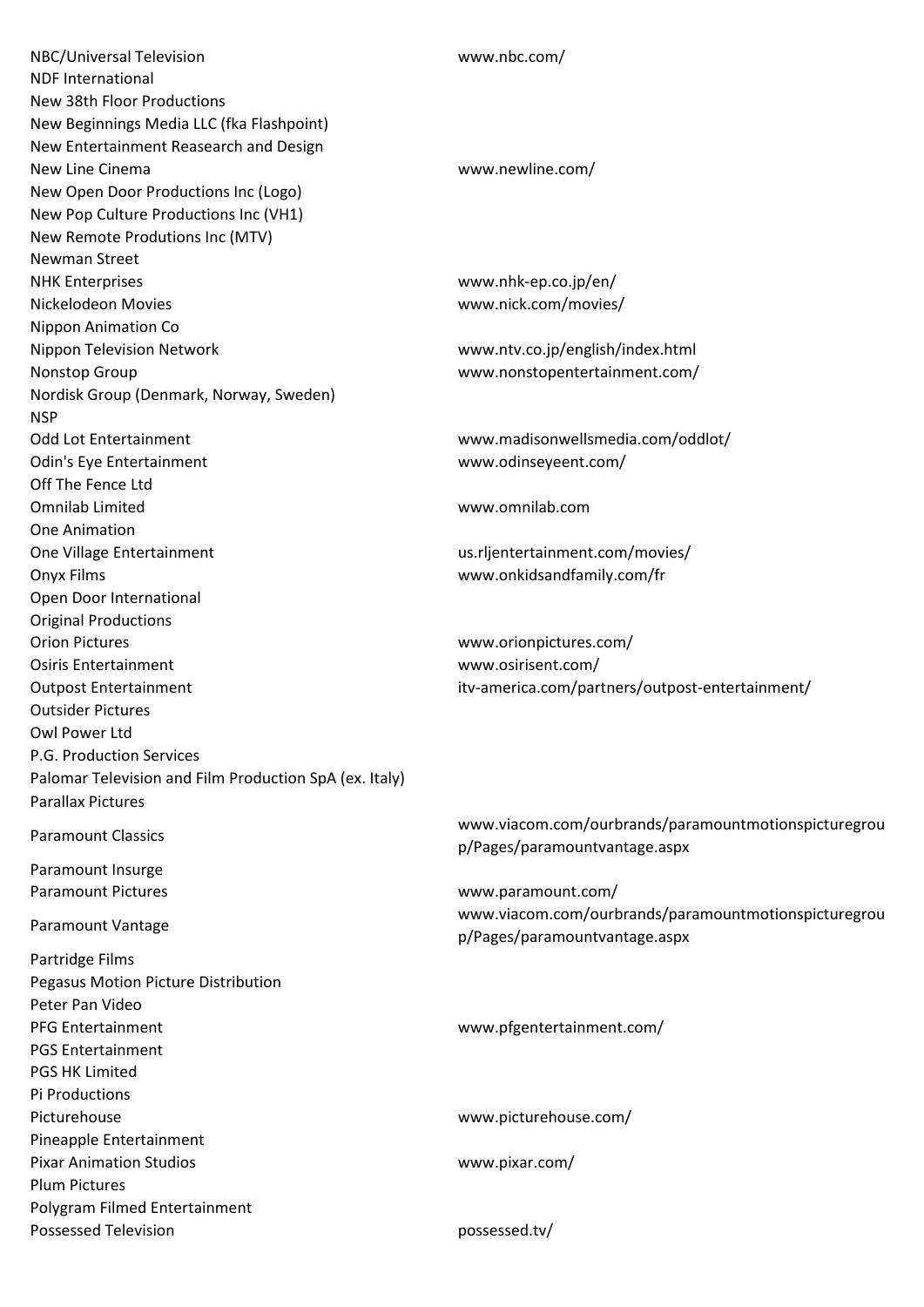Potato potatotv.co.uk/ Praesens Film en.praesens.com/ Praise Home Video Prayer Flag Pictures Presentable Proudfoot Ltd QD3 Entertainment www.qd3.com/ QED Distribution Quigley Village www.quigleysvillage.com/ Rank Films RDF Television www.zodiakmedia.com/ Reason8 Films Ltd Recorded Picture Company www.recordedpicture.com/ Red House TV Red Seven Entertainment Gmbh Red Shoes Inc Reel To Real reel-real.com/wordpress/ Reel World Management Warehouse Books and West West West West West West Archives West Archives and West Archives Relativity Media **Relativity Media** relativitymedia.com/ Remedy Productions and the control of the control of the control of the control of the control of the control o Republic Pictures www.paramount.com/ Respirator Retort Revelation Films www.revfilms.co.uk/ Revolution Studios Distribution Company www.revolutionstudios.com/ RG Studio d.o.o. Richroe Right Stuf Inc www.rightstuf.com/rssite/main/ Ring A Ding River Road Entertainment www.rivroad.com/ Riverdog Productions Ltd RKO Pictures www.rko.com/ RLJ Entertainment us.rljentertainment.com/movies/ RML Echo Films LLC RMLDD Financing LLC Roulette Entertainment Rubber Duck Entertainment www.rubberduck.ie/ Ruby Films Rugged Entertainment www.ruggedentertainment.com/ Rumpus Media Ltd www.rumpusmedia.co.uk/ Russ Doughten Films **WALLACK COMPOONER WWW.rdfilms.com/** Sage Entertainment sageentertainment.com/ Scholastic Entertainment www.scholastic.com/home/ SCI Productions SCM Haenssler www.scm-haenssler.de/ Scott Free Films www.rsafilms.com/ Screen Gems www.sonypictures.com/ Screen Media Ventures www.screenmedia.net/ Screentime Australia Screentime New Zealand Senator Film Verleih GmbH wildbunch.eu/ SEPIA Lifestyle Oracle sepia.hu/ September Films

Romulus Library starlinecontent.com/\_classic\_film\_romulus.asp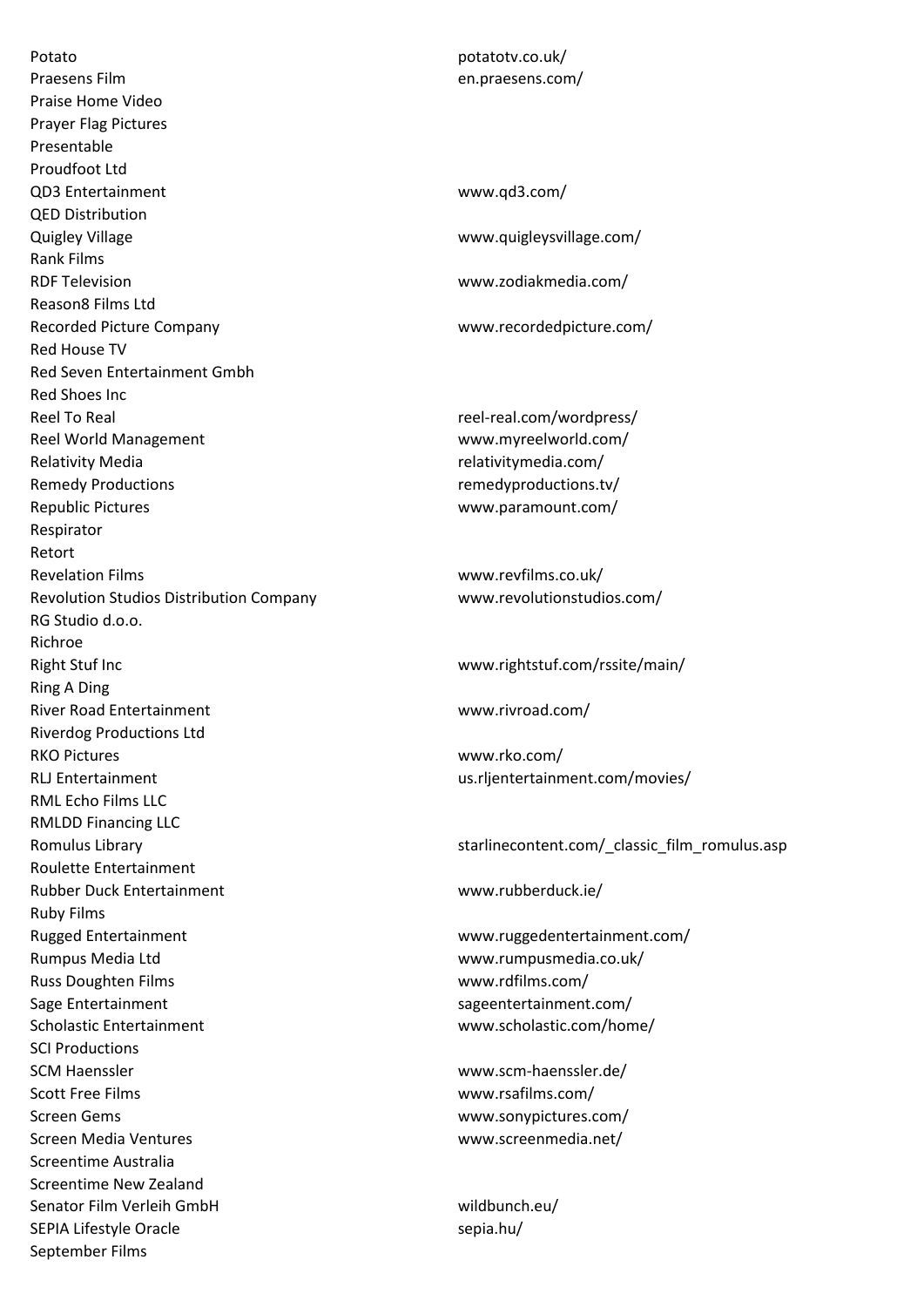Seven Arts Productions Seven Network Shin Corporation Shin Ei Animation Shiver Productions www.shiver.tv/ Shochiku shochikufilms.com/ Shogakukan Music and Digital Entertainment www.smde.co.jp/ Shogakukan Shueisha Production www.smde.co.jp/ Shotglass Media Side By Side Films sidebysidefilms.com/ Sidney Kimmel Entertainment www.skefilms.com/ Signature Sound Sirens Media SK Entertainment Slingshot Pictures SNC-M6 Snowman Productions Denmark Snowman Productions Norway SO Television www.sotelevision.co.uk/ Sony Pictures Classics www.sonyclassics.com/index.php Sony Pictures Entertainment www.sonypictures.com/ South Hope Street Music South Pacific Pictures www.southpacificpictures.com/ SP JGAG LLC Spark Productions Ltd sparksproductions.com/ Splendid Filmverleih www.splendid-film.de SSG Produktion und Vertriebs St Benedict Press www.saintbenedictpress.com/ Star Content Starbright Communications Limited Starlight Films Starline Entertainment starlinecontent.com/home/ Starvision Plus www.klikstarvision.com/ Storm Entertainment www.stormentertainment.com/ Story SARL Studio Ghibli www.ghibli.jp/ Subotica Ltd www.subotica.ie/ Sullivan Entertainment sullivanmovies.com/ Survival (fka Survival Wilderness) Talkback and the state of the state www.talkbackthames.tv/ Talpa Global www.talpa.tv/About TCB Media Rights www.tcbmediarights.com/home/ Teenergy Productions www.teenergy.ch/new/ Tele Images Tele-Cinema Taurus Television Associates www.quigleysvillage.com/ Ten Alps TV Tessloff Verlag www.tessloff.com/ Thames The Comedy Unit The Garden Productions www.thegardenproductions.tv/ Thin Man Films Thinkfactory Media www.thinkfactorymedia.com/ Three Seventeen Trust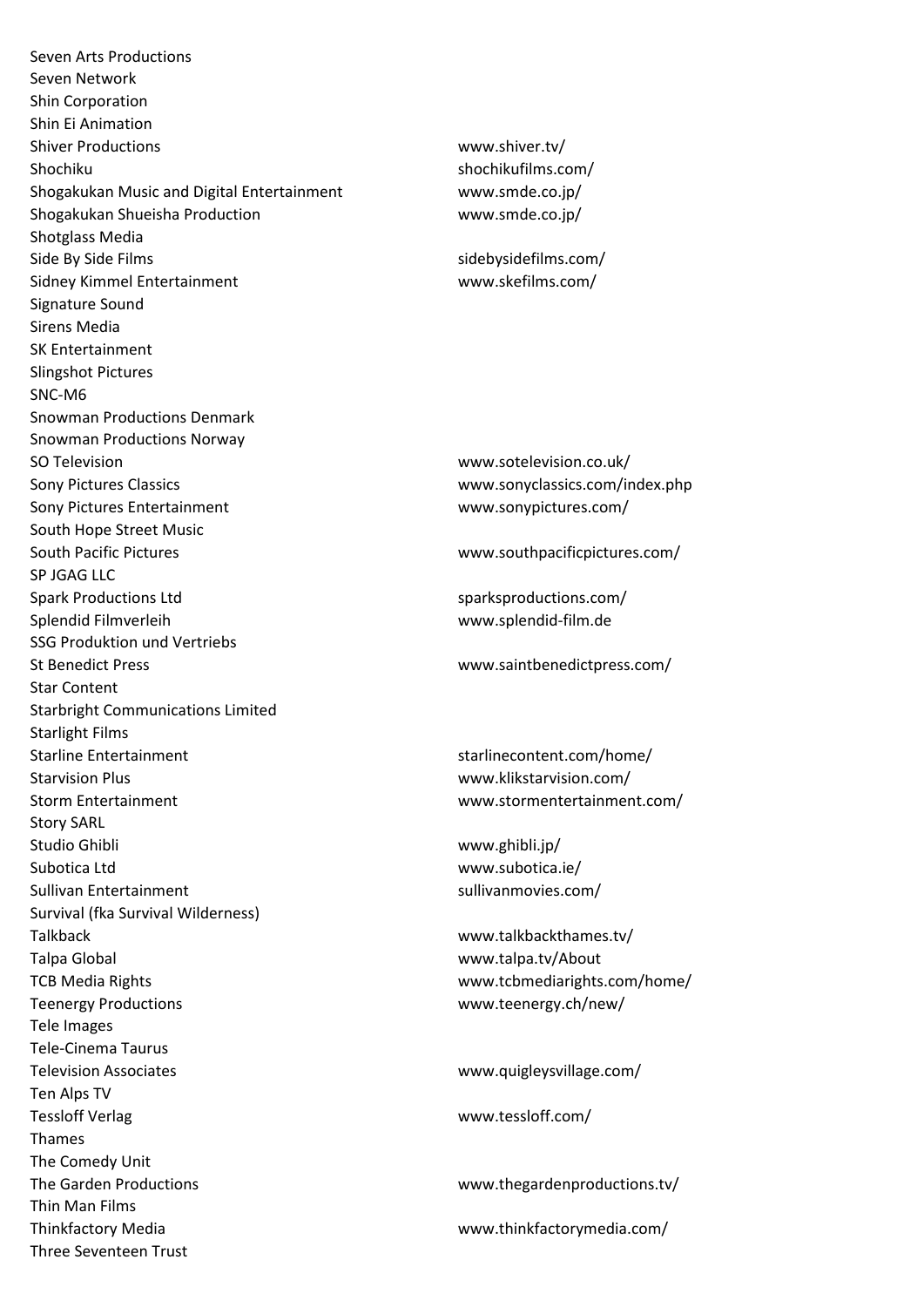Tiberius Film www.tiberiusfilm.de/de/index.php Tinderbox TLC Video www.tlc.com/ Toei Animation www.toei.co.jp/anime/index.html Toff Media Toho Co. Ltd Tohokushinsha Film Corporation Tokyo Broadcasting System www.tbscontents.com/en/?top=on Tommy Nelson Tomorrow Films Top Hat Productions Topical Television Total Living Productions Total Living Video Curriculum Touchpaper Touchstone Pictures disney.go.com/index Transparent Television transparent.tv/ Travel Channel Productions Trijbits Productions Tristar Pictures www.sonypictures.com/ Triumph Films www.sonypictures.com/ Tuesday's Child Television Ltd Turner Entertainment www.turner.com/ TV Azteca S.A. de C.V. (ex. Mexico) TVA/Quigley's Village TV-Loonland Twentieth Century Fox Film Corp. www.foxmovies.com/ Tyne Tees Television www.itv.com/news/tyne-tees/ UFA Film Und Fernseah Gmbh (fka CLT-UFA SA) UFA Magyarország United Artists Pictures www.unitedartists.com/ United International Pictures www.uip.com/ Universal Pictures www.universalpictures.com/ USA Films www.focusfeatures.com/ Valiant Women Society (fka Maralee Dawn Ministries) maraleedawnministries.com/ Velocity Productions Very Nice TV Ltd Viacom Media Networks US Viceland TV **WICE 2008** WWW.viceland.com/en\_us Vico Films Victory Media Musikverlag www.victory-media.com/eframeset.html Vine Library Company LP (fka The Film Department) Vision Video Vulcan Productions www.vulcanproductions.com/ Walden Media www.walden.com/ Walt Disney Pictures and the community of the disney.go.com/index Warner Bros. www.warnerbros.com/ Warner Bros. Animation

.html

www.warnerbros.com/studio/divisions/television/animation Warner Bros. Television www.warnerbros.com/studio/divisions/television/warnerbros-television Warner Independent Pictures www.warnerbros.com/